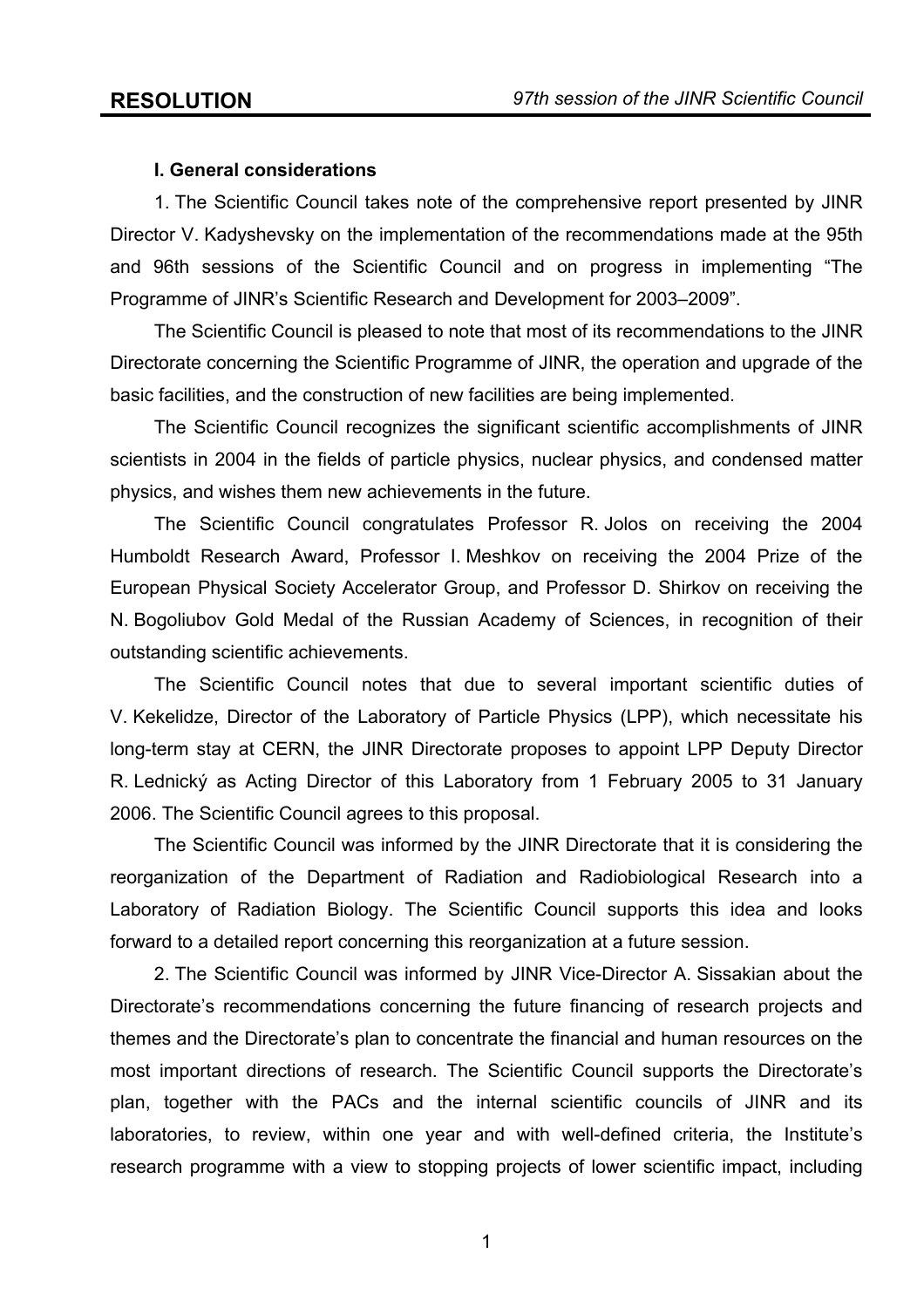first-priority activities. The Council endorses these recommendations and looks forward to being informed about positive results of this work.

 Specifically, in order to prepare a strategic plan for the Institute, the Scientific Council suggests that the three chairpersons of the PACs together with the JINR Directorate develop a road map for the coming 10 years. This close collaboration will define the main lines of research and scientific infrastructure, including the budget development for each field of activity. Some of the questions to be addressed in defining the road map have already been posed in a letter of Vice-Director A. Sissakian to the Chairperson of the PAC for Particle Physics, T. Hallman. The results of this process should be presented to the Scientific Council for discussion, possible amendments and approval. Once approved, the road map should serve the Directorate in its strategic planning and the PACs in their recommendations concerning priorities. The road map should be updated at least every three years by the Directorate, the PACs and the Scientific Council. The Council expects a first presentation about the road map at its next session in June 2005.

 Emphasizing that fundamental scientific research integrated with educational programme activities remain the core mission of JINR, the Scientific Council strongly supports the proposal for an intensive effort to create an "innovation belt" around the Institute. Together with its main purpose — commercial high-technology developments it should promote the economic conditions for science at JINR and solve a number of social problems for its staff. The Council looks forward to being informed at its future sessions about the organization of this activity as well as about the transfer of intellectual property rights.

 3. The Scientific Council takes note of the report, presented by JINR Chief Engineer G. Shirkov, "Progress of implementation of the programmes *Development of the JINR Engineering and Technical Infrastructure* and *Young Staff at JINR*" which are supplements to the Institute's 7-year Scientific Programme. The Scientific Council emphasizes again the importance of these issues for the future of JINR and would appreciate further progress reports at its future sessions.

 4. Noting that the United Nations has declared 2005 to be World Year of Physics, the Scientific Council urges JINR to participate fully in this event.

#### **II. Considerations concerning the JINR Scientific Programme**

 1. The Scientific Council takes note of the reports presented by the JINR Director and by the PAC Chairpersons, and endorses "The JINR Topical Plan for Research and International Cooperation in 2005".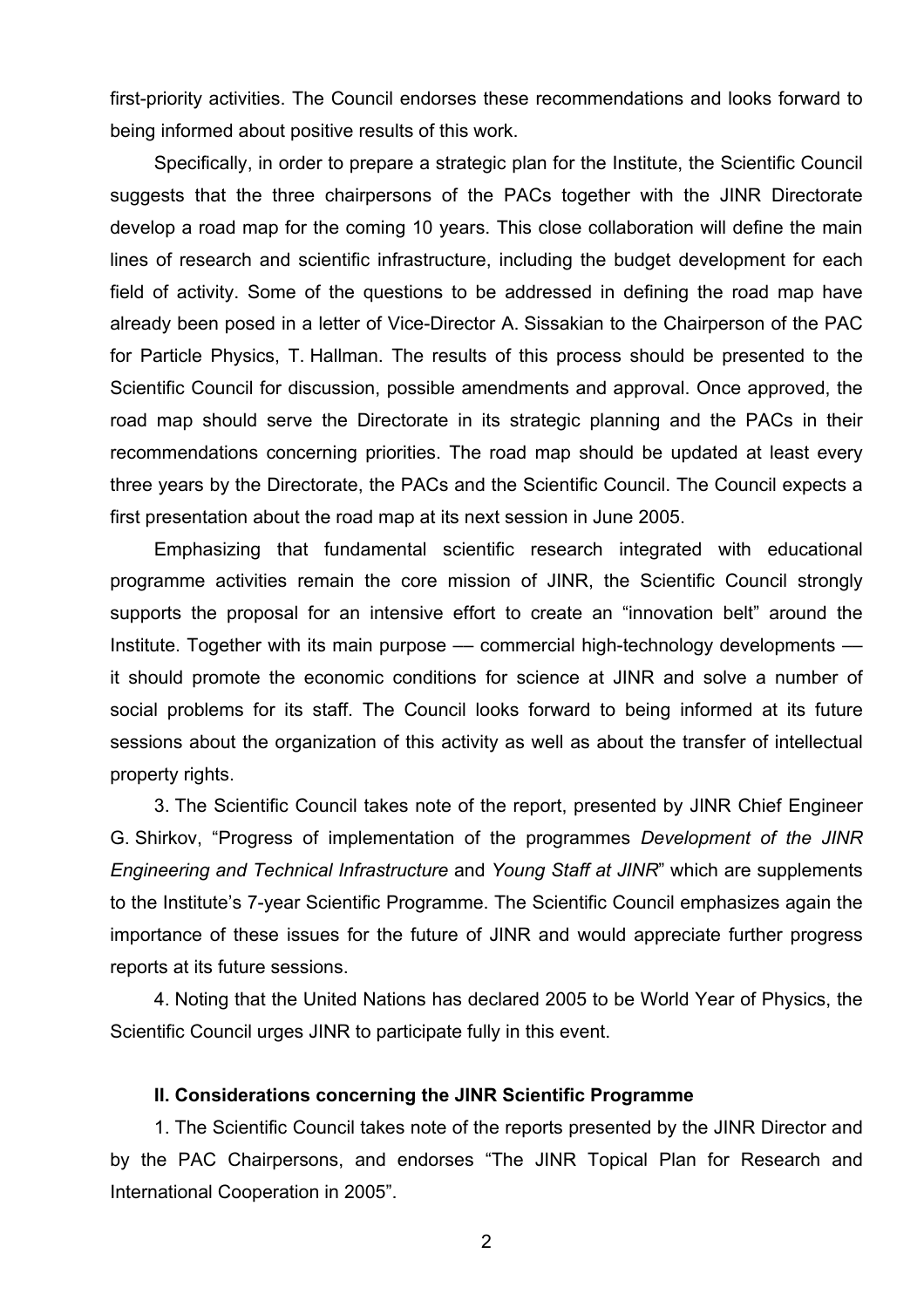2. Taking into account the proposals of the JINR Directorate and the recommendations of the PACs, the Scientific Council endorses the following priority activities in 2005 on which financial and manpower resources should be focused:

## In-house facilities

– operation and development of the Nuclotron accelerator complex, obtaining of a wider range of accelerated nuclei, improvement of the beam extraction system; acceleration of deuterons up to the maximum energy of 6 GeV/nucleon and the installation of a polarized ion source for increasing the intensity of deuterons up to  $10^{10}$  per cycle;

– modernization of the IBR-2 reactor according to the schedule of activities approved by the agreement between JINR and the Russian Agency for Atomic Energy;

– reconstruction of the U400 accelerator, implementation of work on the realization of the Dubna Radioactive Ion Beams (DRIBs) project;

– dismantling of the IBR-30 reactor;

– further development of JINR's telecommunication links, networking, computing and information infrastructure, including Grid technologies;

Ongoing research programmes and projects

– theoretical studies in challenging issues of modern mathematical physics, particle physics, nuclear physics, condensed matter physics, and computational mathematics and physics, with a view to supporting experimental work at JINR and participating laboratories;

– continued participation in frontier experiments aimed at studying the fundamental properties of elementary particles and their interactions; study of rare, weak processes aimed at verification of the Standard Model of particle interactions and the search for new physics phenomena beyond the Standard Model; precise measurement of direct *CP-*violation; studies of nucleon structure and thorough investigations of the nature and properties of the neutrino at high, low and intermediate energies, participation in highenergy physics experiments at accelerator facilities at IHEP (Protvino), CERN, DESY, BNL and FNAL;

– participation in construction of accelerator subsystems for the LHC as well as development of promising accelerator technologies;

– continuation of relativistic nuclear interaction studies focused on the search for manifestations of quark and gluon degrees of freedom in nuclei and on properties of nuclear matter at high energies, as well as studies of the spin structure of the lightest nuclei; in-house experiments mainly at the Nuclotron, as well as experiments at the accelerators of BNL (RHIC), GSI (SIS) and RIKEN;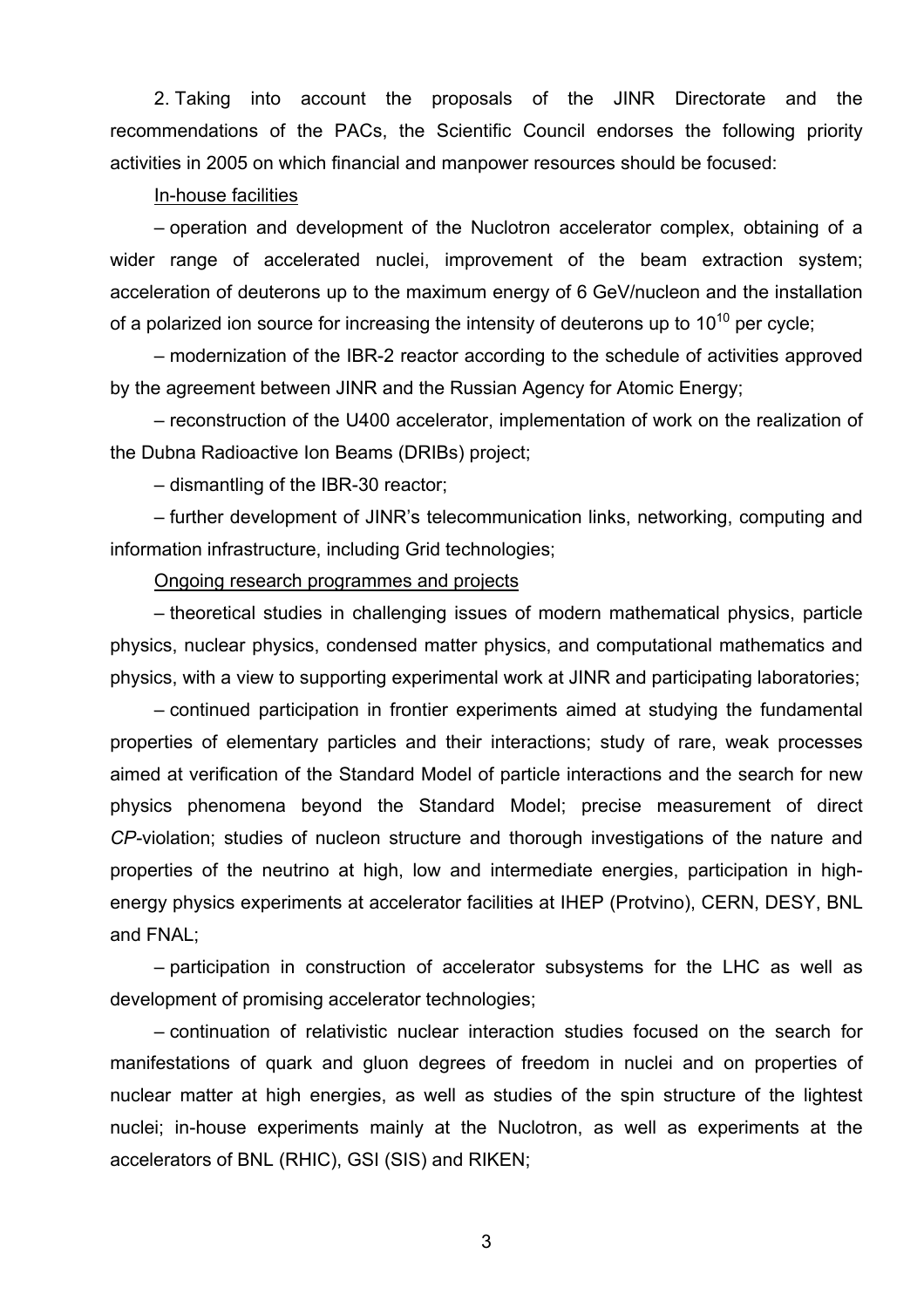– experiments focusing on the physical and chemical studies of superheavy elements together with their mass identification using the MASHA mass analyser, on-line gamma spectroscopy of heavy nuclei; experiments with radioactive ion beams;

– condensed matter studies by neutron scattering; research and development of spectrometers, detectors, sample environment systems and data acquisition systems for the IBR-2 complex;

– investigation of the effects of ionizing radiation on biological objects; studies and practical work in the field of cancer treatment at the Phasotron and at the proposed new beamline at the Nuclotron, with dedicated financial support to be given mainly from nonbudgetary sources. The Council reiterates the need for coordination of activities in biomedical physics;

– development of the JINR Educational Programme, including special-purpose training of specialists for the Member States, the "Dubna International Advanced School of Theoretical Physics" and the summer student practical courses in JINR's fields of research.

3. The Scientific Council urges the FLNP and JINR Directorates to investigate whether a realistic new plan of investment for the IREN project is possible, as already requested by the PAC for Nuclear Physics at its 20th and 21st meetings and reiterated by the Scientific Council at its 96th session. The conclusions of this investigation should be presented to a meeting of the PAC for Nuclear Physics in 2005.

## **III. Recommendations in connection with the PACs**

The Scientific Council concurs with the recommendations made by the PACs at their November 2004 meetings as reported at this session by Chairpersons T. Hallman, N. Rowley, and W. Nawrocik.

#### Particle Physics Issues

The Scientific Council endorses the main lines of the JINR Programme of Particle and Relativistic Nuclear Physics Research proposed by the laboratories for the period 2005– 2007. It appreciates the intention of the PAC to review further this programme and reconsider the priorities of the projects and themes for 2006–2008 within one year, and looks forward to the results of this effort.

 The Scientific Council supports the recommendations of the PAC on the new projects (addendum to the project DIRAC and "Search and study of eta-mesonic nuclei in *pA*reactions at the Nuclotron"), on the continuation of the current activities beyond 2004, and on the closure of two projects as outlined in the PAC report.

The Council supports the PAC's recommendation that the movable polarized target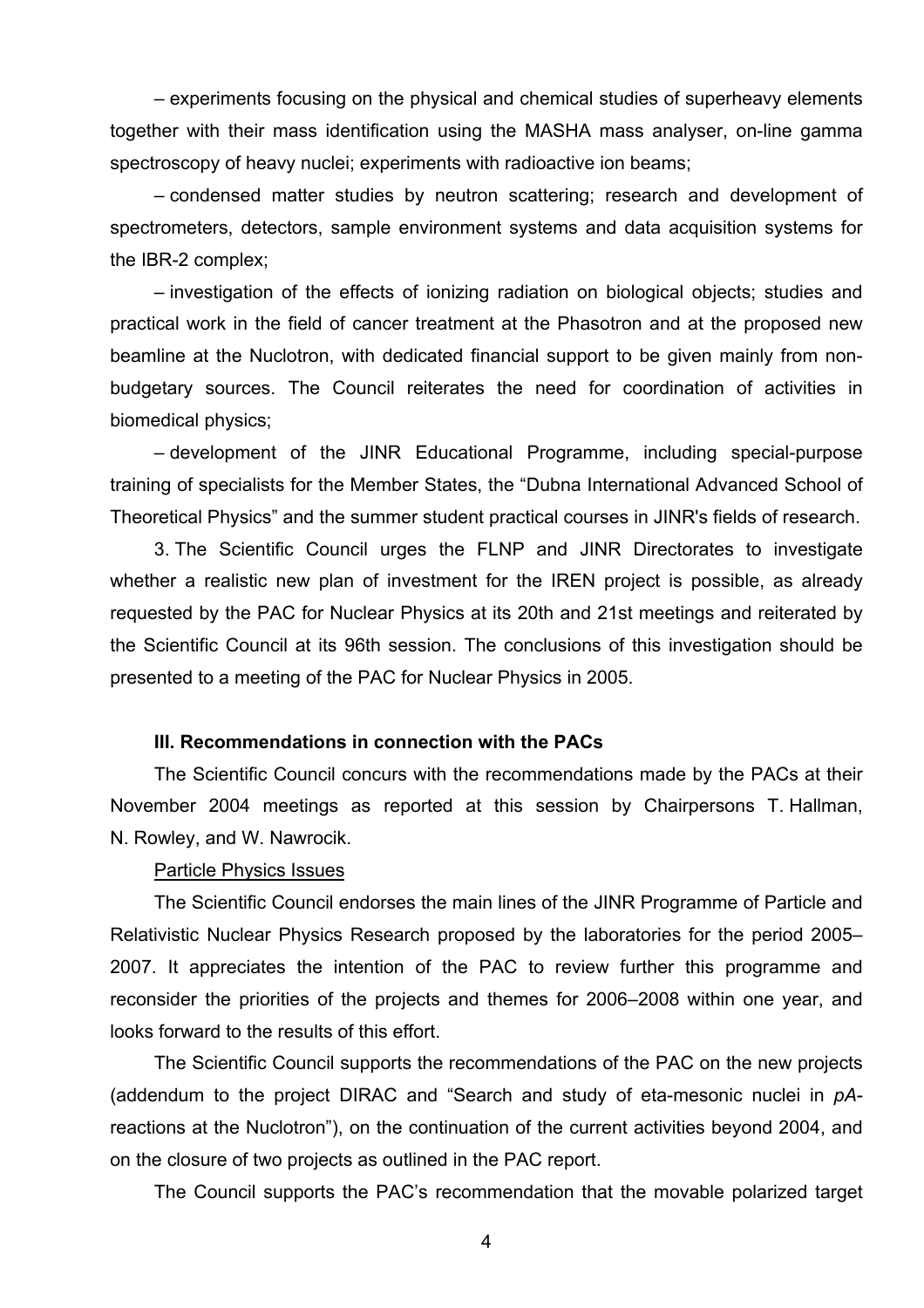be implemented as soon as possible.

 In response to the Scientific Council's recommendation, at its next meeting the PAC will consider the programme of the physics studies planned to be carried out by JINR physicists in the experiments at the LHC, RHIC and at the Tevatron and plans on the data analysis work.

#### Nuclear Physics Issues

The Scientific Council congratulates the Flerov Laboratory on the chemical identification of Db as the end product of an  $\alpha$ -decay chain emanating from element Z=115. It recommends continuation, with first priority, of the physical and chemical studies of superheavy elements, and the important determination of atomic masses using the MASHA mass analyser. The Scientific Council notes the successful implementation of focal-plane γ-ray spectroscopy of very heavy nuclei and encourages further experiments and possible future developments in this field. The first complete exploitation (in December 2004) of DRIBs Phase I (light radioactive ion-beams) using a post-accelerated <sup>6</sup>He beam is noted with great satisfaction.

The Scientific Council highlights the results obtained in nucleus-neutrino angular correlation measurements of β-decay and electron and muon capture by various atomic nuclei (ANCOR project), and on the  $p+d\rightarrow(pp)+n$  reaction in the energy range 0.5–2.0 GeV observed at COSY (Jülich) using the ANKE spectrometer. It recommends continuation of both of these projects, with first priority, within the framework of the DLNP programme of low- and intermediate-energy physics.

The excellent and extensive research programme of FLNP is noted. The decommissioning of the IBR-30 reactor should be completed with urgency, irrespective of the status of the IREN project, whose future should be decided by the Institute and Laboratory managements before the end of 2005.

## Condensed Matter Physics Issues

The Scientific Council reiterates the high priority of the modernization of the IBR-2 reactor for scientific research in condensed matter physics and life sciences.

The Russian Agency for Atomic Energy (Rosatom) continues its significant support of this activity in accordance with the agreement with JINR signed in 2000. The Scientific Council is pleased to note that in 2004 the financial support of Rosatom for the IBR-2 modernization was contributed fully and on time. JINR also contributed 348 k\$ to this activity. This exceeds the planned amount and partially compensates the debt accumulated during 2000–2002.

The Scientific Council congratulates the staff of the Frank Laboratory of Neutron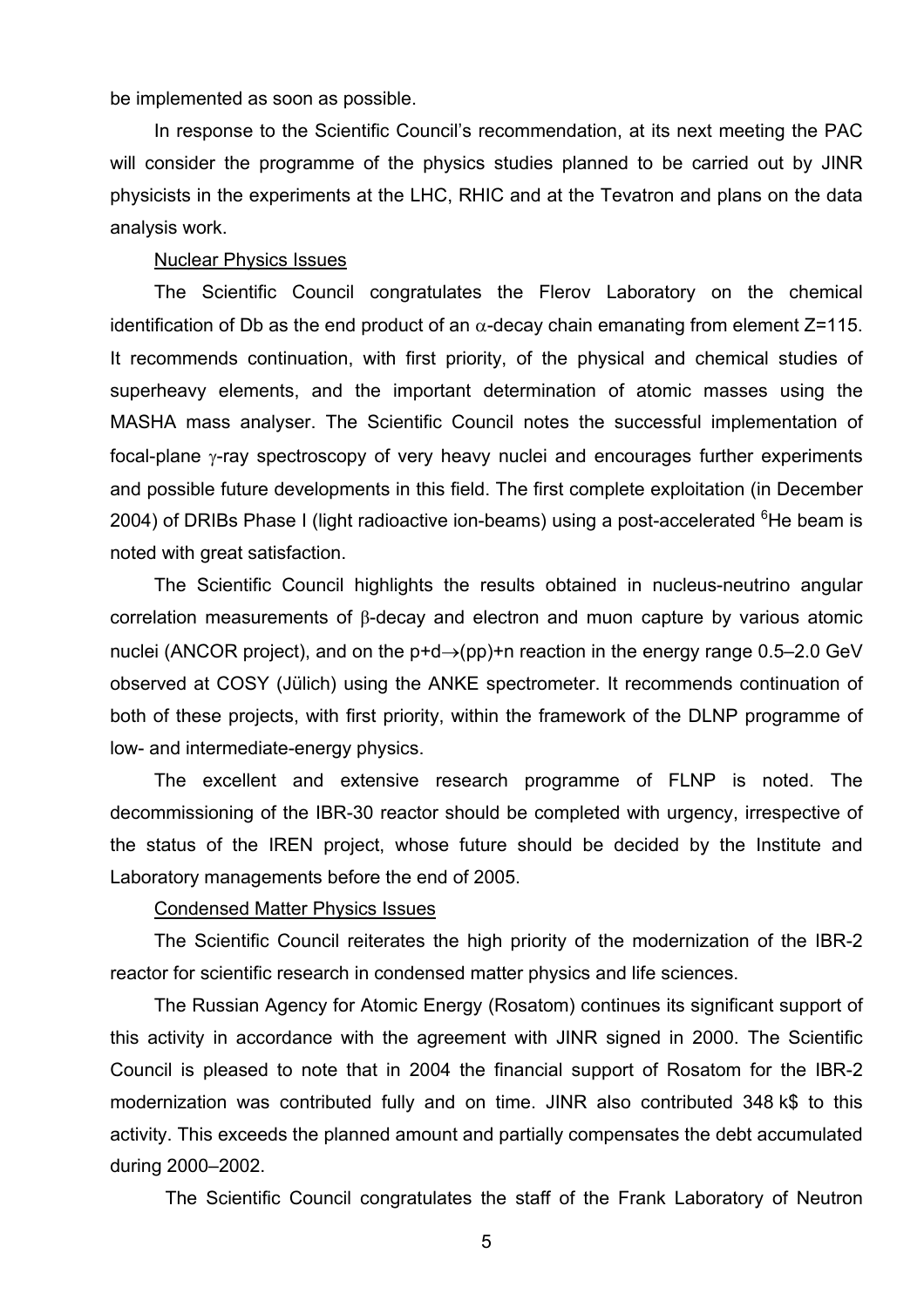Physics on starting, on 13 September 2004, the scheduled work for physics experiments at the reactor's peak power 1.5 MW.

The Scientific Council supports the R&D programme for the development of the neutron moderator complex for the future modernized reactor IBR-2M. A working group of instrument and moderator experts is encouraged by the PAC to ensure, during the IBR-2 shut-down period, the optimization of neutron extraction from the moderator system to each instrument. The park of spectrometers to be modernized during the shut-down period is going to be presented at the next PAC meeting.

The Scientific Council appreciates the realization of the first steps of the new organizational system for users of the IBR-2 reactor, and recommends that the FLNP Directorate do their utmost to attract new users.

## Common Issues

 Taking into account the financial situation at JINR, the Scientific Council concurs with the Directorate and the PACs that first-priority status be set for research activities for a one-year period only, beginning from the year 2005, pending the results of the future review of the whole of the Institute activities.

The Scientific Council endorses the recommendations of the three PACs on the opening the new theme "Mathematical support of experimental and theoretical studies conducted by JINR" proposed by the Laboratory of Information Technologies.

The Scientific Council notes the success of the physics practical courses for memberstate students held by the University Centre from 29 June–29 July 2004 and of several schools for young scientists held in 2004 within the framework of the project "Dubna International Advanced School of Theoretical Physics". These activities within the Institute's Educational Programme are appreciated and should be clearly reflected in the budget.

#### **IV. Memberships of the PACs**

1. Upon proposal by the JINR Directorate, the Scientific Council appoints A. Ceccucci (CERN, Geneva, Switzerland) and V. Savrin (SINP, Moscow, Russia) as new members of the PAC for Particle Physics, and re-appoints T. Hallman as Chairperson of this PAC until June 2007.

2. The Scientific Council thanks Professors N. Tyurin and R. Voss for their most successful work as members of the PAC for Particle Physics.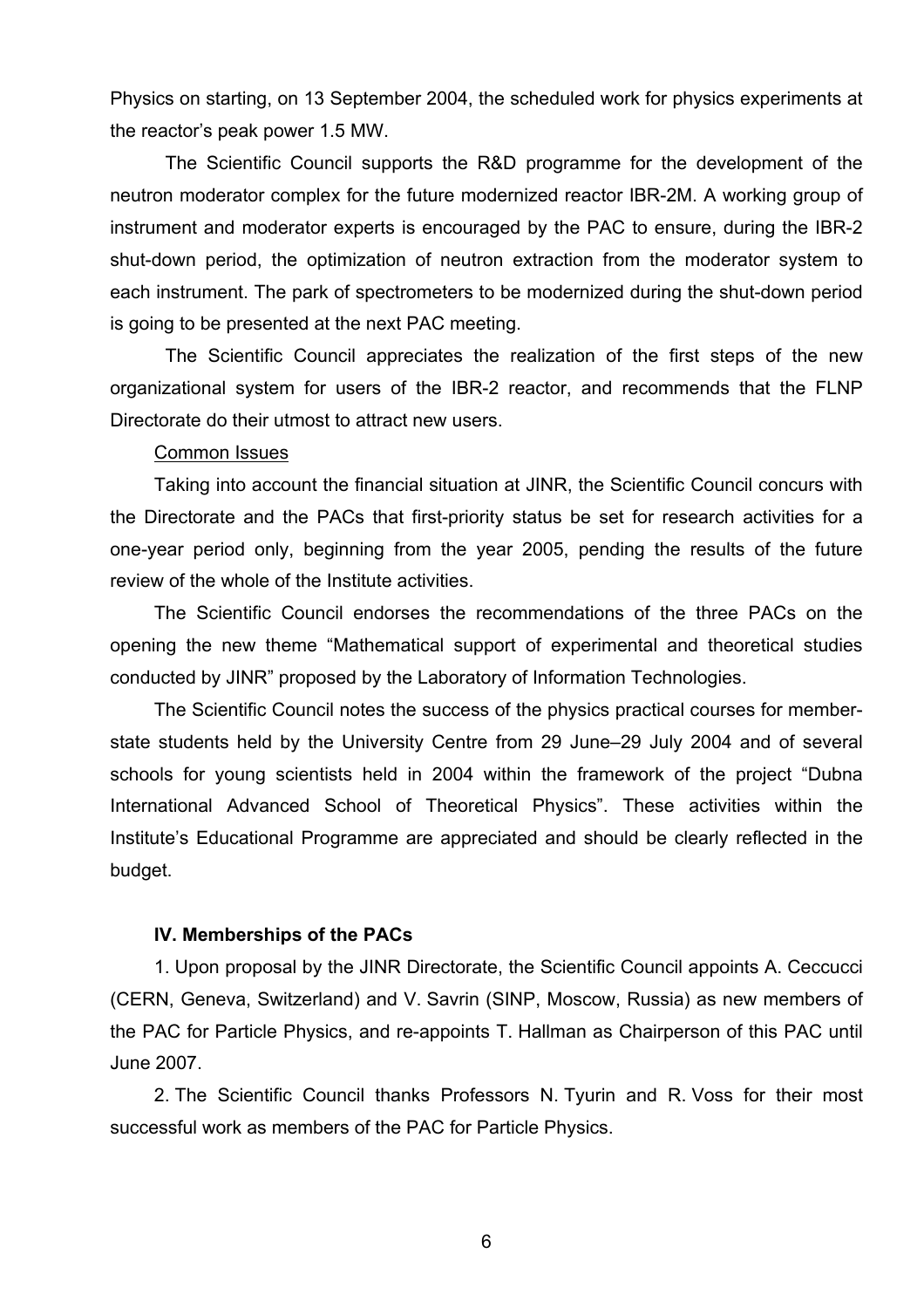3. The Scientific Council confirms the mandates of the PACs with their present memberships (Appendix 1) until June 2007 and looks forward to the rotation of PAC members as stipulated by the Regulation for the JINR PACs.

#### **V. JINR–CERN Cooperation**

The Scientific Council takes note of the status report "JINR–CERN Cooperation" presented by JINR Vice-Director A. Sissakian. It reiterates its high appreciation of the longstanding and mutually beneficial collaboration between these two international laboratories in research and science-related activities, and looks forward to its successful continuation.

The Scientific Council heard with interest the progress reports on JINR's participation in the preparation of the ATLAS, CMS, ALICE detectors and of the dedicated physics programmes, presented by JINR group leaders N. Russakovich, I. Golutvin, and A. Vodopianov. The Council is pleased to note the successful implementation of the obligations undertaken by JINR for these instrumentation facilities. It welcomes the idea, expressed by Professor N. Russakovich, to organize a regular framework of the JINR groups involved in the ATLAS, CMS and ALICE activities for the physics programme at the LHC.

## **VI. IBR-2 reactor**

 The Scientific Council takes note of the report "IBR-2 reactor with the new reflector" presented by the Scientific Leader of the IBR-2 Reactor Complex, V. Aksenov. The Council congratulates the staff of the Frank Laboratory of Neutron Physics on the successful completion of the important stage of the reactor's modernization –– the installation of the new movable reflector. It also notes the successful organization of work with IBR-2 users, largely oriented towards experimental research together with member-state scientists, and endorses the programme of condensed matter studies outlined in the report.

#### **VII. Scientific reports**

The Scientific Council notes with interest the scientific reports presented at this session:

"Evidence for the Existence of the Quark-Gluon Plasma at RHIC",

"Unitarity of the Cabibbo–Kabayashi–Maskawa Matrix and Latest Results of the NA48 experiments",

"The Facility for Antiproton and Ion Research (FAIR) at GSI",

"Chemical Identification of Db as a Decay Product of Element 115 in the Reaction